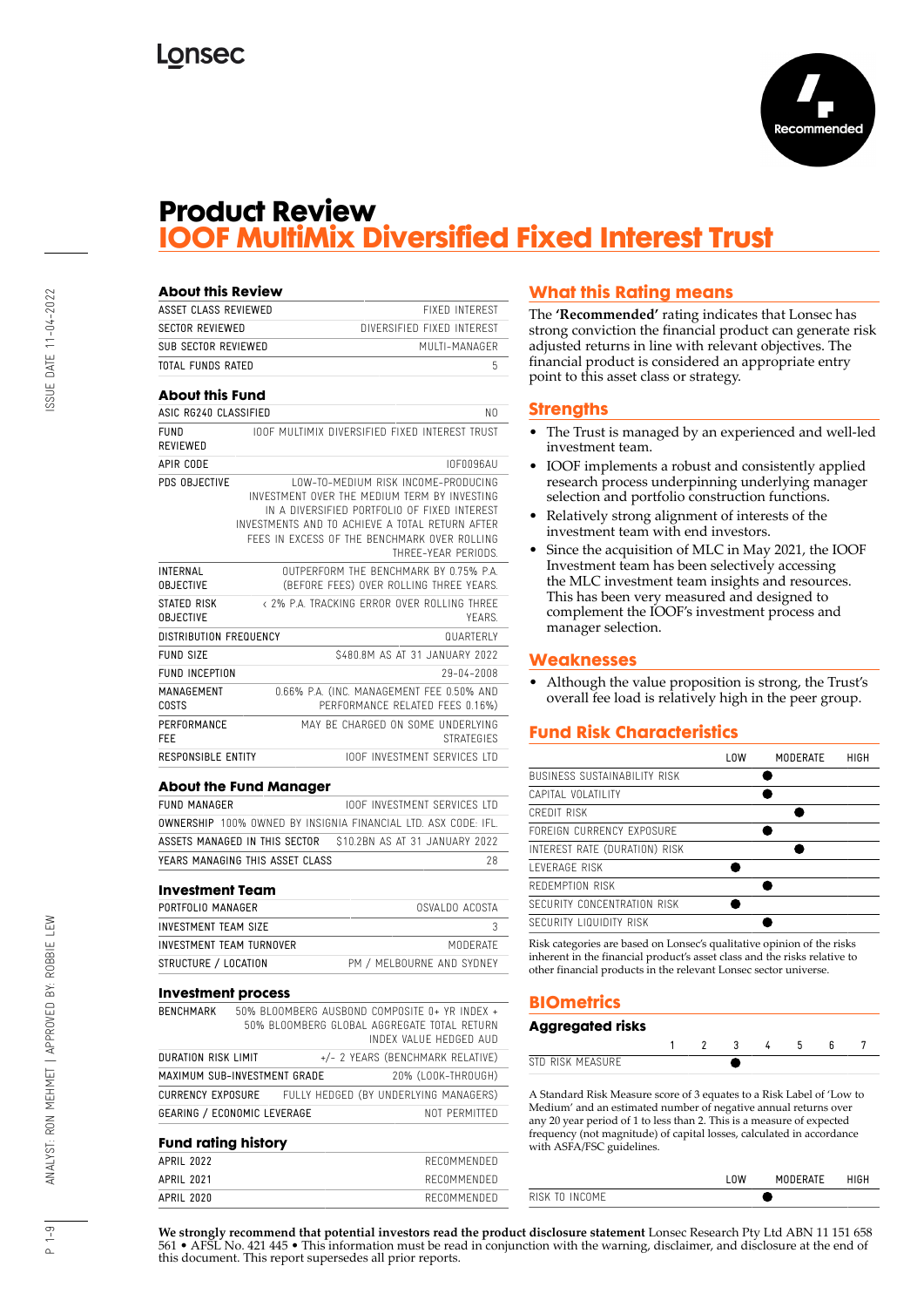# **IOOF MultiMix Diversified Fixed Interest Trust**

# ISSUE DATE 11-04-2022

#### **Features and benefits**



Fee BIOmetrics are a function of expected total fee as a percentage of expected total return.

### **What is this Fund?**

- The IOOF MultiMix Diversified Fixed Interest Trust ('the Trust') is a multi-manager style, diversified fixed income strategy that offers access to a range of underlying Australian and global fixed income managers. The Trust aims to outperform the benchmark (50% Bloomberg AusBond Composite 0+ Yr Index and 50% Bloomberg Global Aggregate Total Return Index Value (Hedged AUD) by 0.75% p.a. (before fees), with a Tracking Error of less than 2% p.a. over a three-year period.
- The Trust is managed by IOOF Investment Services Ltd ('IOOF' or 'the Manager'). IOOF adopts a Multi-Manager investment style, taking an active approach. IOOF's investment philosophy is guided by a number of key principles which have foundations in academic research; active managers can outperform sector benchmarks over the long-term, in-depth research and analysis can provide superior insight and provide the potential for outperformance, and investment style can have a significant impact on performance.
- The Trust invests across a broad range of underlying strategies, including Australian bonds, global multisector bonds, investment-grade credit, high yield, inflation-linked bonds, emerging market debt, and cash.
- 'Strategic Tilting' may be applied to reflect mediumterm views over and above the aggregate underlying manager positions. The aim is to capture the price adjustment associated with mean reversion back towards the long-term average.
- Derivatives may be used to obtain or reduce exposure to securities and markets, implement investment strategies, and manage risk. Foreign currency exposures are largely hedged back to Australian dollars.
- As per the PDS dated 30 November 2019 including information for financial year ended 30 June 2021. The ongoing annual fees and cost to investors in the Trust includes management fees and costs of 0.66% p.a. which comprise 0.50% p.a. management fee and a performance related fee of 0.16% p.a. Investors should note that the performance fee is an arrangement with some underlying investment managers and is not charged by IOOF. The performance fee charged by underlying investment managers is passed through to investors. The net transaction costs for the Trust which were 0.18% p.a. for the 12-month period ended 30 June 2021. Transaction costs include explicit (e.g., brokerage, stamp duty, clearing) and implicit (buy/ sell spreads) costs of buying and selling underlying assets (like

shares or fixed income) and the cost of hedging/ protection strategies incurred in managing the Trust. These costs are not paid to the Manager. Some transaction costs may be incurred due to investor activity (e.g., buying securities when new application money flows into the Trust and selling securities to meet Trust redemptions) and these may be recouped via the Trust's buy/sell spreads (an investor activity fee). As at the time of this review, the Trust's buy/sell spreads were 0.05%/0.08% but as these can change frequently depending on market conditions, please refer to the Manager for the latest information.

### **Using this Fund**

**This is General Advice only and should be read in conjunction with the Disclaimer, Disclosure and Warning on the final page.**

- Lonsec notes that the Manager has produced a Target Market Determination (TMD) which forms part of its design and distribution arrangements for the Fund. Lonsec has sighted the TMD that has been provided by the Manager and notes that this should be referred to for further details on the Target Market Summary Description of Target Market and Review Triggers.
- Diversified Fixed Interest funds will typically form part of the defensive component of a diversified investment portfolio.
- Diversified Fixed Interest funds typically perform better during periods of declining or stable interest rates and contracting or stable credit spreads. Conversely, they will typically perform worse during periods of increasing interest rates (particularly when interest rates increase sharply) and deteriorating credit spreads.
- Diversified Fixed Interest funds generally have higher default risk and lower credit quality than Australian Fixed Interest funds.

### **Suggested Lonsec risk profile suitability**

|  | SECURE DEFENSIVE CONSERVATIVE BALANCED GROWTH HIGH GROWTH |  |  |
|--|-----------------------------------------------------------|--|--|
|  |                                                           |  |  |

For guidance on appropriate asset allocations and risk profiles, refer to the latest Lonsec Strategic Asset Allocation Review and Risk Profile Definitions on our website.

### **Changes Since Previous Lonsec Review**

- IOOF Holdings Ltd has changed its name to Insignia Financial Ltd. The Insignia Financial Group is made up of a number of leading brands including IOOF and MLC.
- Since the acquisition, there have been no significant changes to the investment philosophy and/or process.
- Within fixed interest, the Manager replaced T Rowe Price and PIMCO with PGIM Australia Pty Ltd. Ardea Investment Management was also added.
- Since the acquisition of MLC in May 2021, the IOOF Investment team have been selectively accessing the MLC investment team insights and resources. This has been very measured and designed to complement IOOF's investment process and manager selection.
- The Investment team has obtained access to MLC Asset Management's consulting resource – JANA. The input from JANA has thus far been

Lonsec Research Pty Ltd ABN 11 151 658 561 • AFSL No. 421 445 • This information must be read in conjunction with the warning, disclaimer, and disclosure at the end of this document. This report supersedes all prior reports.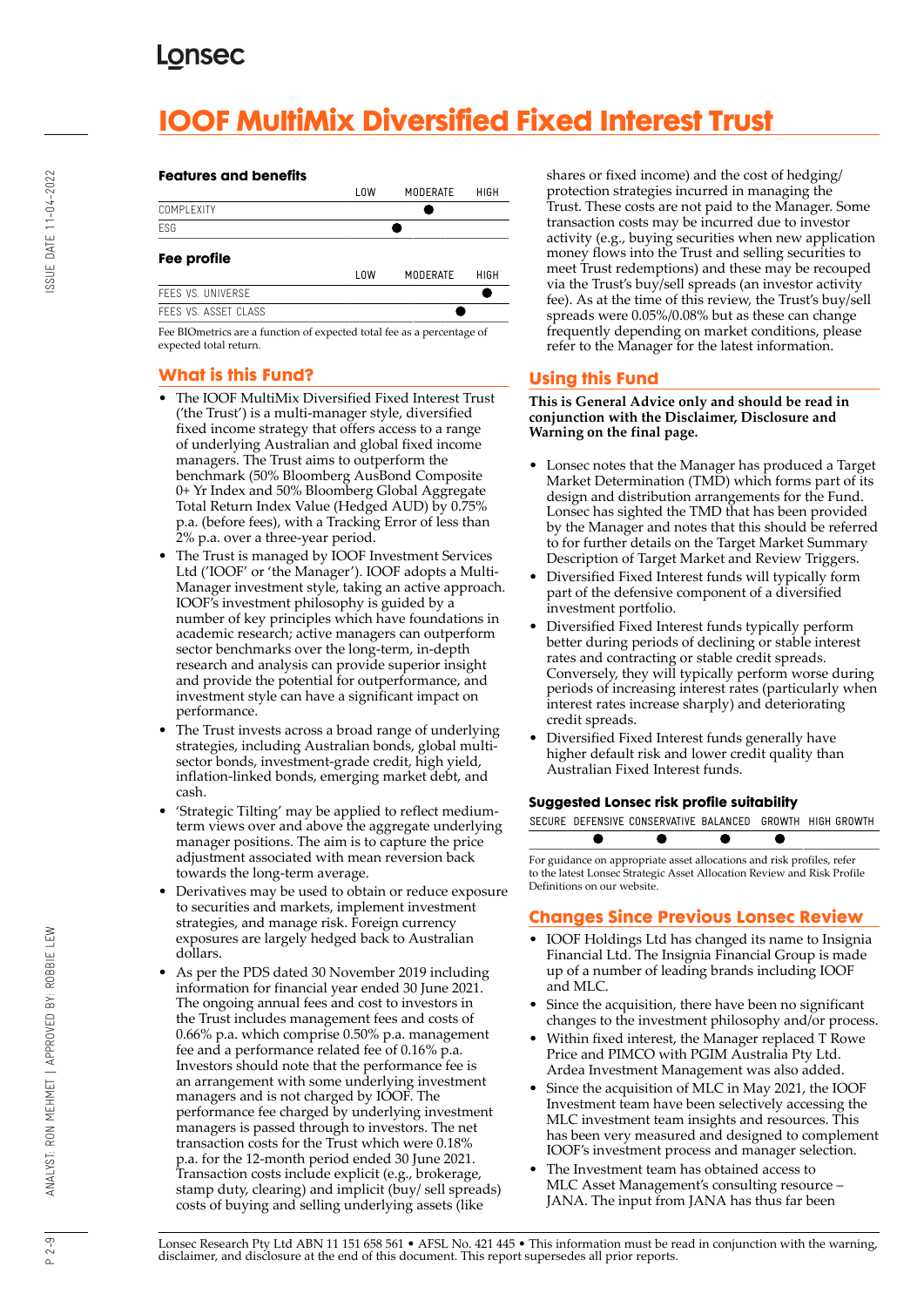# **IOOF MultiMix Diversified Fixed Interest Trust**

limited compared to the services received from the incumbent dedicated asset consultant – Mercer.

### **Lonsec Opinion of this Fund**

### **People and resources**

- In May 2021, Insignia Financial Ltd (ASX code: IFL) completed its transaction agreement with the National Australia Bank (ASX Code: NAB) to acquire 100% of the MLC wealth management business. Upon finalisation of this transaction, the investment resources and personnel have begun working together to manage their respective products. With both businesses having significant experience in investment management, there are positive synergies meaning the collaboration has been additive to both parties. Further, there have been minimal disruptions to investment processes or personnel. Lonsec believes this process was professionally managed and has therefore resulted in a smooth transition and ongoing function for both businesses. Reporting lines, roles and responsibilities remain clear and undisrupted.
- The investment team is led by CIO Dan Farmer and further succession planning efforts also saw the appointment of Stanley Yeo as Deputy CIO and Head of Equities. Farmer previously managed the Australian equities portfolios at IOOF, and prior to joining the organisation, was Senior Executive Investments at Telstra Super. Lonsec believes that Farmer possesses the appropriate experience and skills to lead the team and has skilfully navigated the changes that have arisen from the MLC/Insignia Financial Ltd merger.
- The team consists of 22 people in total, other than Farmer and Yeo. The rest of the team comprises six heads of asset class/implementation, one head of governance, five portfolio/asset managers, one asset allocation manager, three performance analysts, three implementation analysts and one governance specialist.
- IOOF relies on the services of an external asset consultant, Mercer, when formulating individual strategies. Mercer provides ad-hoc advice and is an important input in terms of formulating strategic asset allocation and strategic tilting. Lonsec views Mercer as well-equipped to provide guidance and advice to the team. Lonsec believes there is a balance to be struck by the Manager when considering advice from Mercer whilst maintaining full discretion over portfolio management decisions. Pleasingly, their working relationship appears collaborative, but this will continue to be an area of focus for Lonsec in future reviews.
- The Trust is managed by Head of Fixed Interest Assets Osvaldo Acosta. In addition to the Trust, Acosta also has responsibilities for Cash strategies, including the IOOF MultiMix Cash Enhanced Trust. Lonsec considers Acosta to be suitably qualified and adept at managing the Trust, exhibiting a high degree of awareness concerning liquidity constraints and seeking out opportunities that offer additional alpha without compromising on quality.
- Acosta is well supported by several members of the Investment Team. This includes his primary backup Senior Manager (Fixed Interest Assets & Strategy) Mark Nordio who possesses 26 years of experience.
- Lonsec views key person risk associated with Acosta as low to moderate given the support and back-up structure implemented.
- The Manager's variable remuneration structure is measured against individual asset sector benchmarks and peer group comparisons and is linked to rolling one and three-year performance periods. Lonsec considers this to be a reasonable alignment with short and medium-term performance, however less so with longer-term objectives in high-risk profile funds managed by the team. IOOF allows members of the investment team to receive their bonuses (up to 100% base) in IFL shares. Lonsec views this change positively and believes it promotes further alignment and retention across the team. Lonsec understands the scheme is available to more senior investors

### **Research and portfolio construction**

- IOOF's research process integrates both quantitative and qualitative factors. The quantitative process is used to establish specific risk/return objectives at both the Trust and sector level and also to assist in the screening, modelling, and identifying investment managers that in aggregate have the attributes to construct a blended portfolio to meet a specific return and risk target. Overall, Lonsec considers IOOF's manager research process to be detailed and transparent.
- IOOF's research process aims to establish a narrow universe of funds that have been filtered by various criteria including IOOF's house views on suitable styles of managers for given asset classes and managers rated highly by Mercer. While Lonsec has a positive view of the depth and breadth of Mercer's domestic and global investment manager coverage, Lonsec is mindful of increased turnover within Mercer's Manager Research Boutique (MRB) over recent years. Combined with IOOF's sector specialist model, Mercer's MRB has allowed the Manager to undertake research across a broader range of underlying managers and strategies. Stability at Mercer will be important to IOOF and the Trust's management.
- Pleasingly, IOOF has a well-developed list of designated backup managers in the event of an adverse scenario eventuating (i.e., key Portfolio Manager departing). Lonsec looks favourably on multi-manager strategies having well-formulated contingency plans, believing it to be consistent with industry 'best practice'.
- IOOF believes that traditional Tactical Asset Allocation (TAA) can be a source of unrewarded risk to investors. Instead, a 'Strategic Tilting' framework is employed, where the Trust may deviate from the aggregate underlying investment manager positions to capture price adjustments associated with mean reversion back towards the long-term average. These opportunities arise when a market has moved to an extreme (over or undervaluation). Lonsec is supportive of this approach, believing it may provide a basis for improving the Trust's risk/return outcome.
- Further complementing the 'Strategic Tilting' framework is the Trust's ability to utilise an "Interest Rate Overlay". The overlay is designed to counter against credit exposure during risk-off events in the market and thus, is purely utilised as a risk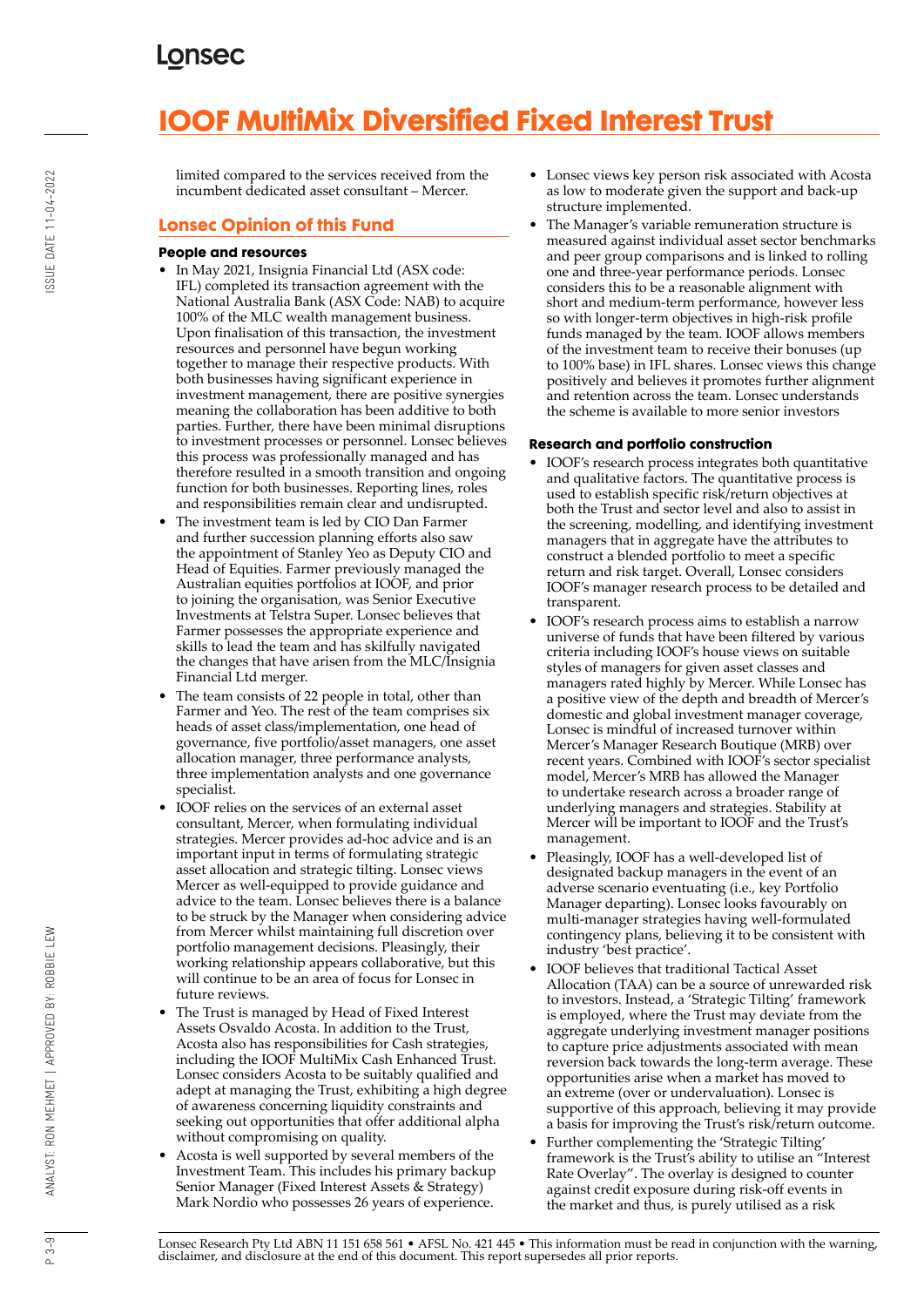# **IOOF MultiMix Diversified Fixed Interest Trust**

ISSUE DATE 11-04-2022

management strategy. The overlay is implemented via positions in bank bills and exchange-traded bond futures. Ultimately the overlay aids in protecting the portfolio against credit spread widening by lengthening the portfolio's duration in stress events; whilst underlying investment managers undertake their own duration positioning independent of the Trust, the Portfolio Manager is able to create a suitable overall duration position based on their own conviction. Lonsec believes that the overlay is a good 'lever' available to the Portfolio Manager to exercise an element of active control over the Trust.

### **ESG Integration**

- The Manager has articulated a commitment to the integration of ESG within their investment process with evidence of a policy framework and public positioning. The ESG policy is freely available on the firm's website. Overall Lonsec views the strength of this commitment to be in line with peers.
- The level of disclosure with respect to the Manager's proxy voting policy and voting outcomes is in-line with peers with a limited policy framework. While reporting on voting decisions is publicly available, the reporting is lagging peers. The Manager does not provide any details on engagement policy or engagement outcomes.
- There is clear evidence of ESG incorporation when selecting a manager. Elements of ESG are visible throughout the product design process. High-level monitoring of ESG characteristics at the manager level is evident. Overall ESG integration within the investment process is in-line with peers.
- The lead portfolio manager demonstrates an ability to engage on broad ESG topics and the Manager has a systematic approach to track engagement outcomes. ESG is integrated across the majority of the portfolio. The Manager has an observable approach to performing detailed look-through ESG analysis of underlying holdings. Overall, on a peer relative basis, Lonsec considers the overall level of ESG integration within the Trust to be low to moderate.

### **Risk management**

- Lonsec has been satisfied with the structure of the risk management functions embedded within the investment process. While continually evolving, the Manager has integrated compliance systems that enable underlying mandates to be implemented to ensure compliance with their predefined guidelines.
- Underlying managers are typically accessed via separately managed accounts enabling IOOF to tailor mandates to its requirements, e.g., maximum stock bet limits or maximum cash holdings. Lonsec considers this a positive structure as it can facilitate tighter portfolio construction, better product design control, the opportunity for better pricing, improved tax efficiency for investors, and the ability to manage implementation and transitions more efficiently.
- IOOF closely monitors manager portfolios and weightings on a daily basis and investigates daily any excess return outliers exceeding the 99% confidence level. In Lonsec's opinion, ongoing mandate monitoring is very important within the Multi-Manager structure, as it is just as critical for underlying managers to be adhering to their

investment process as it is that the process is of high quality.

- The Product Operational Accounting and the Office of the Responsible Entity undertake operational due diligence on potential investment managers and undertake annual reviews of the operational risks associated with employed managers. Lonsec views this positively as it reduces the workload of Portfolio Managers and improves specialisation.
- The team is continuing to improve the transparency of the underlying portfolios and has added these portfolios into Bloomberg PORT and FactSet.

### **Performance**

- The Trust's internal return objective is to outperform the composite benchmark by 0.75% p.a. (before fees) over three-year periods.
- To 31 January 2022, the Trust returned, net of fees, over one, three, and five years -2.0% p.a., 3.7% p.a., and 3.7% p.a. respectively. Overall, these three time periods, the Trust outperformed the Lonsec product benchmark and the Lonsec median peer group. Over these three-time periods, the Trust's volatility (as measured by the annualised standard deviation) over one and five years was below the peer group median metrics and in-line over three years. In terms of maximum drawdowns, the Trust over one year was below the peer group median metrics and above over three and five years.
- The Trust's returns and annualised standard deviation outcomes have resulted in the Sharpe ratio over one year to 31 January 2022 being in-line with the peer median. In contrast, the Sharpe ratio over three years was above and over five years was above the peer group median metrics.

### **Overall**

- Lonsec has maintained the Trust's **'Recommended'** rating at its most recent review. The rating reflects the high regard and conviction for the experience and calibre of the investment team. The rating is also underpinned by Lonsec's positive view of the Trust's robust and repeatable investment process. Notably, the increased resourcing post-integration of the OnePath team provides further depth of expertise within investment management and risk management.
- Considering the integration of MLC is expected to be a multi-year journey, Lonsec will be closely monitoring the degree of collaboration and realised synergies.

### **People and Resources**

### **Corporate overview**

Insignia Financial Ltd ('Insignia Financial') is a wealth management company offering products and services across, financial advice and distribution, portfolio and estate administration, and investment management. Insignia Financial is listed on the Australian Stock Exchange (ASX code: IFL). As of 31 December 2021, Insignia Financial had \$325.8bn in Funds Under Management and Administration.

These services are operated through a suite of brands including IOOF, Shadforth, Lonsdale, Bridges Financial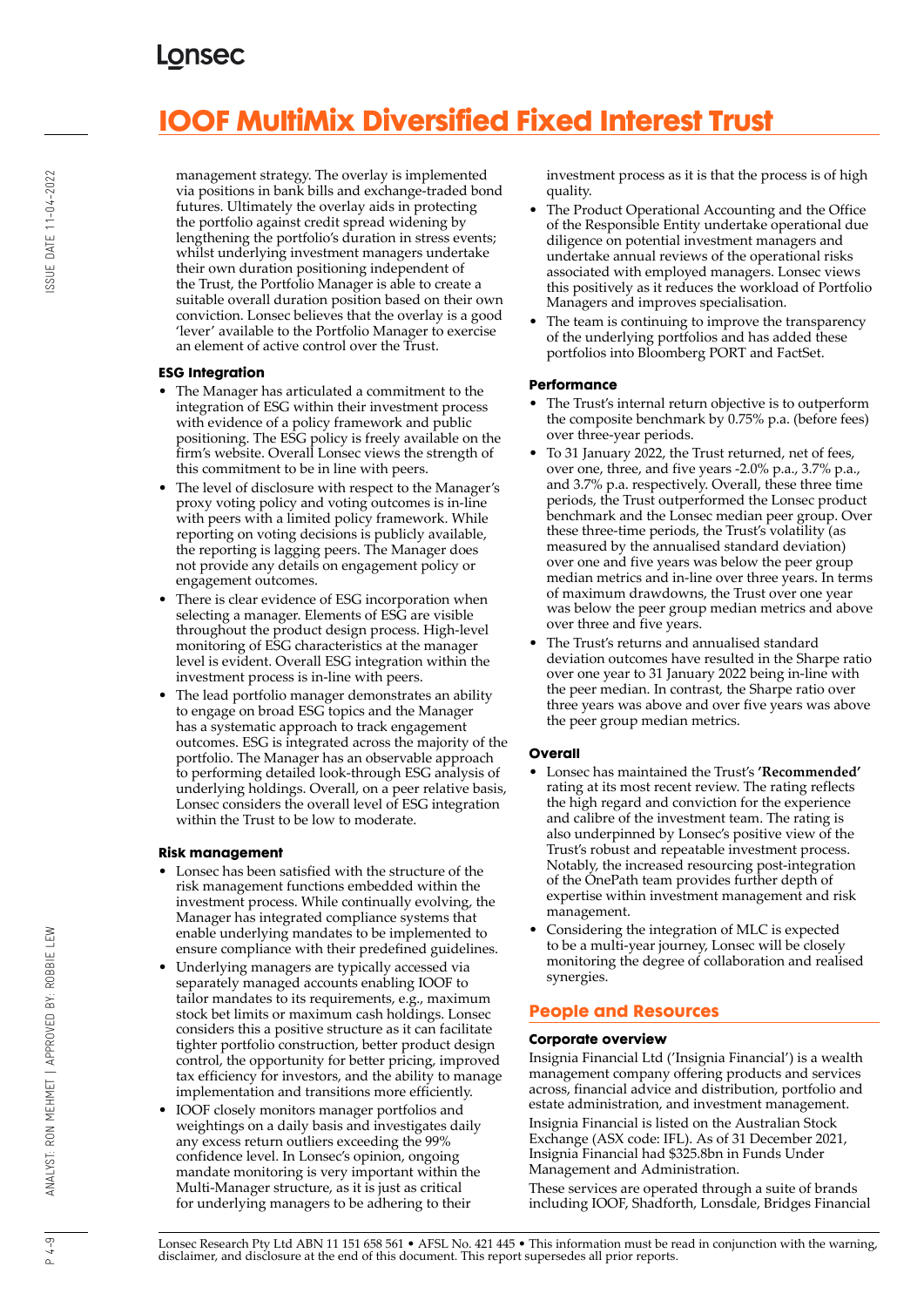## **IOOF MultiMix Diversified Fixed Interest Trust**

Services, Consultum Financial Advisers, M3 Financial Services, RI Advice and Australian Executor Trustees.

#### **Size and experience**

| NAME           | POSITION                                                  | <b>EXPERIENCE</b><br>INDUSTRY /<br><b>FIRM</b> |
|----------------|-----------------------------------------------------------|------------------------------------------------|
| DANIEL FARMER  | CIO.                                                      | 26/12                                          |
| OSVALDO ACOSTA | HEAD OF FIXED<br><b>INTEREST ASSETS</b>                   | 21/5                                           |
| MARK NORDIO#   | SFNIOR MANAGER -<br>FIXED INTEREST AND<br><b>STRATEGY</b> | 26/2                                           |

# Primary back-up

The Investment Team is structured along specialist lines. Osvaldo Acosta is Head of Fixed Interest Assets and joined IOOF in December 2016. Acosta possesses 21 years of experience within fixed income and capital markets across a number of roles. Most recently he worked at Western Asset Management where he was part of the team responsible for portfolio management, trading, and implementation of interest rate strategies across a variety of fixed income portfolios. Prior to that he oversaw multi-manager style portfolios at Australian Unity Investments and was a Treasury Manager at Westfield Group. Acosta's primary backup is Senior Manager (Fixed Interest Assets & Strategy) Mark Nordio who possesses 26 years of experience. Nordio joined from CommInsure in August 2019 where he was a Senior Analyst for their Multi-Manager Fixed Income Strategies. Nordio previously worked at, Barclays Global Investors, Blackrock, and Antares Fixed Income. The Portfolio Manager conducts qualitative and quantitative research and provides overall data support and recommendations to the six-member Investment Management Committee ('IMC'). The IMC ultimately considers and approves asset allocation decisions and manager appointments.

The IMC meets bi-monthly or more frequently if required, and comprises Anthony Hodges (Chairman and External Member), Denise Allen, and Mary-Anne Nunan (External Members). Daniel Farmer (CIO), Stanley Yeo (Deputy CIO), and Manish Utreja (Head of Alternatives). Osvaldo Acosta has been appointed as Secretary.

Back-office functions are performed by IOOF's Investment Operations Team. Compliance monitoring, custody, unit pricing, registry, and financial reporting functions are outsourced to various parties including Insignia Financial and BNP Paribas; while transition management and implementation are performed by a panel of transition managers including Citi, Macquarie, UBS, and State Street.

### **Remuneration**

The investment team is rewarded with a combination of base salary and variable bonus. 70% of the bonus is assessed on fund performance relative to the relevant peer group over one- and three-year periods, with the other 30% awarded on qualitative factors such as team contribution and client servicing. Members of the investment team may choose to receive their bonus (up to 100% of the base salary) in IFL shares.

### **Asset Consultant**

IOOF has appointed Mercer as its primary external asset consultant since July 2017. The Manager will seek Mercer's consultancy services when performing due diligence on prospective and currently appointed underlying managers, designing neutral benchmarks, stress testing, and performing various other risk management functions. Mercer will also provide strategic tilting advice.

### **Research Approach**

#### **Overview**

| <b>RESEARCH</b><br>PHILOSOPHY          |  | BLENDED QUALITATIVE AND QUANTITATIVE<br>RESEARCH                               |
|----------------------------------------|--|--------------------------------------------------------------------------------|
| TARGET<br>MANAGER                      |  | HIGH QUALITY BETA AND ALPHA MANAGERS, BOTH<br><b>FSTABLISHED AND BOUTIQUE.</b> |
| NO. OF MANAGERS IN UNIVERSE            |  | UNI IMITED                                                                     |
| NO. OF MANAGERS ACTIVELY<br>RESEARCHED |  | ALL MANAGERS RESEARCHED BY<br>MFRCFR                                           |
| <b>RESEARCH</b><br><b>INPUTS</b>       |  | VARIOUS - MANAGER MEETINGS, ASSET CONSULTANTS<br>FTC.                          |

IOOF's integrated quantitative and qualitative investment process aims to establish a narrow universe of funds that have been filtered by various criteria including IOOF's house views on suitable styles of managers for given asset classes and managers rated highly by Mercer. Qualitative research then focuses on the firm's background and history, the key people and resources, investment style and strategy, portfolio construction, and constraints.

#### **Screening of Managers**

IOOF places a strong emphasis on active risk budgeting when in the Portfolio Construction process, and therefore identifies the type of managers/mandates required to fulfill particular roles within the available tracking error budget. As such, managers who would be unlikely to fulfill a certain role within the portfolio will be screened out. This approach allows IOOF to minimize the universe of products to a manageable size rather than considering all available managers in each asset class. For example, IOOF's house view on Australian equities is that well-resourced active managers, with a strong alignment of interest between investment staff and investors with relatively low funds under management, are most likely to outperform, and so will dedicate the research effort to these types of managers as opposed to the entire Australian equity universe.

IOOF also has access to Mercer's Global Investment Manager Database ('GIMD') to enhance the scope of their research capability and as an additional tool for filtering to identify the most suitable funds. GIMD is an online database that encapsulates information ranging from manager research notes, historical performance statistics, ideas emerging in other markets, and economic research on approximately 5,300 managers and 26,000 funds.

Typically, IOOF will focus its research on managers rated B+ or higher by Mercer. However, the discovery of managers may be sourced through any source including Mercer, directly by IOOF, through existing networks and contacts with other industry participants, such as managers, consultants or superannuation plan

 $\alpha$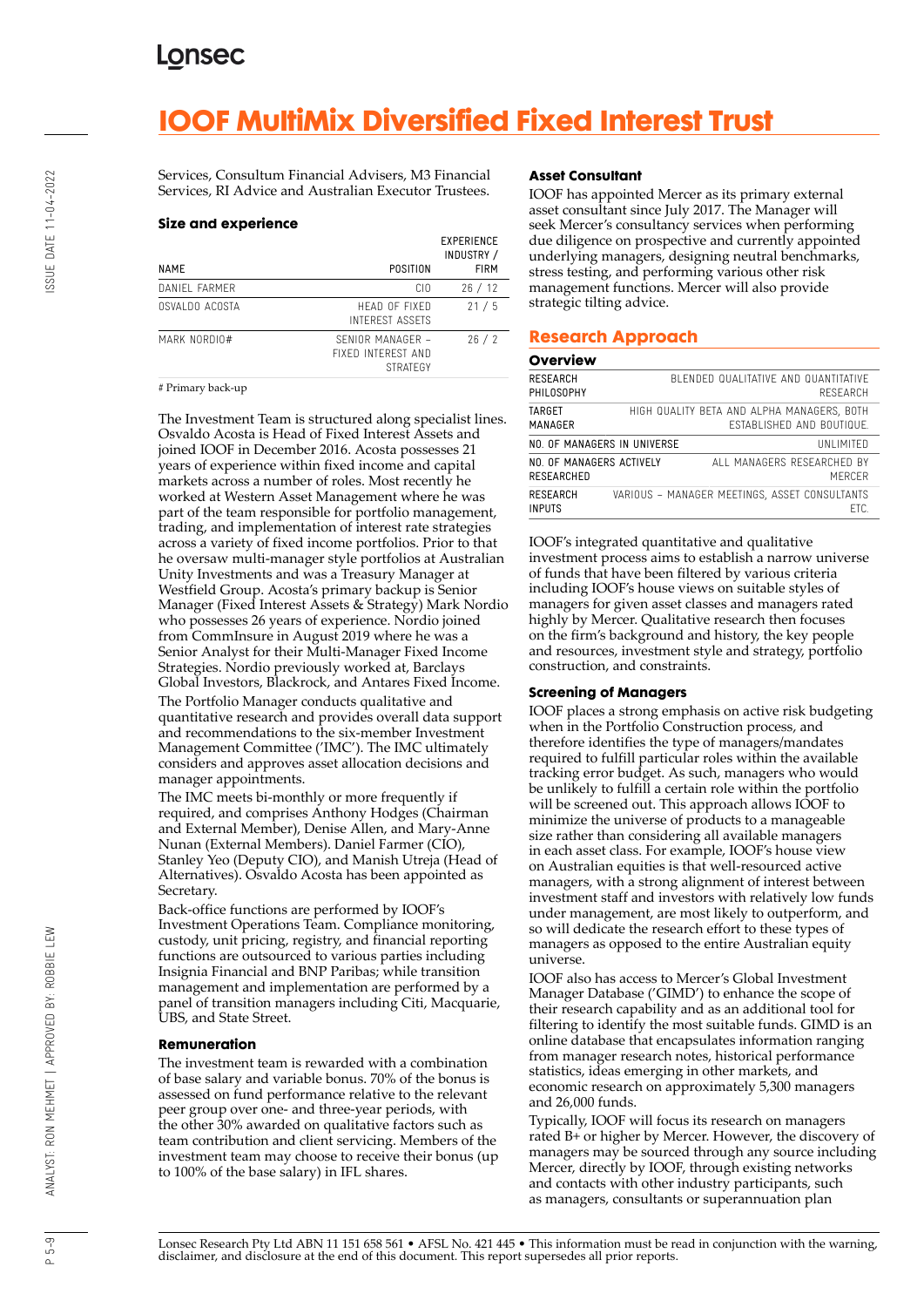# **IOOF MultiMix Diversified Fixed Interest Trust**

operators. The IOOF investment team are encouraged to have a wide opportunity set for investment ideas.

### **Research focus**

The list of potential managers identified as research priorities by the screening process will then be subject to additional research by the IOOF team before they can be included in a portfolio. This 'double' layer of manager research typically ensures that final funds in the portfolios have undergone a rigorous review process.

IOOF undertakes a mix of both qualitative and quantitative research. From a qualitative perspective, IOOF considers factors such as the firm's background and history, financial position, the calibre of key decision-makers and the depth of available resources, investment strategy and style, idea generation and portfolio construction processes, and implementation constraints. The types of quantitative analysis conducted will include various types of performance, return and style-based analytics, various types of portfolio holdings-based attribution, and risk factor analytics.

### **Portfolio Construction**

#### **Overview**

| Overview                       |                                                                                              |                           |
|--------------------------------|----------------------------------------------------------------------------------------------|---------------------------|
| <b>RENCHMARK</b>               | 50% BLOOMBERG AUSBOND COMPOSITE 0+ YR INDEX +<br>50% BLOOMBERG GLOBAL AGGREGATE TOTAL RETURN | INDEX VALUE HEDGED AUD    |
| RETURN OBJECTIVE<br>(INTERNAL) | BENCHMARK PLUS 0.75% P.A. (BEFORE FEES)                                                      | OVER ROLLING THREE YEARS. |
| RISK OBJECTIVE<br>(INTERNAL)   | <2% P.A. OF TRACKING ERROR OVER THREE                                                        | YFARS                     |
| <b>INVESTMENT STYLE</b>        |                                                                                              | MUITI-MANAGER             |
| CREDIT<br>MANAGFMFNT           | TOOF (VIA STRATEGIC TILTING) AND UNDERLYING                                                  | MANAGERS                  |
| DURATION<br>MANAGEMENT         | IOOF (VIA STRATEGIC TILTING). UNDERLYING<br>MANAGERS AND INTEREST RATE OVERLAY               |                           |
| <b>CURRENCY</b><br>MANAGEMENT  | FULLY HEDGED (UNDERTAKEN BY UNDERLYING                                                       | MANAGERS)                 |
|                                | TYPICAL NO. OF UNDERLYING MANAGERS                                                           | UP TO 15                  |

IOOF's primary objective with respect to the determination of manager weightings is to achieve a style-neutral portfolio free from any undesired systematic style, capitalisation, or other factor biases relative to the relevant benchmark. Manager weightings are also determined via an assessment of contribution to total active risk to ensure no one manager has a disproportionate expected contribution. However, a manager's contribution to total active risk is not considered in isolation but with reference to the correlation of its excess returns with other managers and the objective of the product.

To summarise the actual portfolio construction process, in the first instance, active risk and return targets are set for the Trust's risk profile. The tracking error or risk budget is then apportioned between allowable asset classes based on IOOF's house views of the available risks and opportunities. Finally, managers are selected and blended to fill the risk budget, with each manager's contribution to risk being commensurate with their expected contribution to the alpha target. The number and style of managers within each asset class are also pre-determined according to IOOF's house view. Manager blending is conducted following both qualitative and quantitative assessments. The

qualitative analysis includes a comparative analysis of each manager, and the diversification benefits they offer. Quantitative analysis includes factors such as correlation, historical returns, style biases, capitalisation analysis, regression analysis, and various risk analytics.

Prior to submitting a manager recommendation to the IMC, the recommendation is peer-reviewed by the Investment Manager Peer Review Group. This group consists of senior investment professionals (Chief Investment Officer and Portfolio Managers) that are ultimately responsible for the review of manager proposals before being formally considered by the IMC. This ensures any manager proposal to the IMC has been rigorously peer-reviewed as a means of quality control and to minimise individual bias and subjectivity. It is also a means to consider the manager's proposal in a total portfolio context.

The following summarises the underlying managers within the Trust as of 31 December 2021. Consistent with IOOF's aim of broad style neutrality, there is a selection of managers with varying investment styles.

- Ardea Investment Management (Arbitrage)
- Brandywine (Global Bonds)
- Janus Henderson (Australian Bonds)
- IOOF (Short Duration Credit, Cash)
- PGIM (Global Bonds)
- Western Asset Management (Australian Bond and Global Total Return)
- Bentham Asset Management (US Bank Loans, Asset-Backed Securities)
- Stone Harbor EM Debt (Fixed Interest)

#### **Interest Rate Overlay**

The Trust may occasionally seek to implement an anchor against its credit bias via the use of interest rate derivatives; this ultimately allows the Portfolio Manager to alter portfolio duration in times of market stress where spreads generally widen. This is used as a pure risk management tool and is not designed to generate alpha. The overlay is limited to 20% (of the Trust's market value) net notional exposure and is prohibited from gearing the Trust.

### **Risk Management**

#### **Risk limits**

| SEPARATE RISK MONITORING TEAM<br>YFS.           |                                  |  |  |
|-------------------------------------------------|----------------------------------|--|--|
| DURATION RISK LIMIT                             | +/- 2 YEARS (BENCHMARK RELATIVE) |  |  |
| 20% (LOOK-THROUGH)<br>MAX. SUB-INVESTMENT GRADE |                                  |  |  |
| MIN. CREDIT QUALITY AT PURCHASE                 | NONF                             |  |  |
| CURRENCY EXPOSURE                               | FULLY HEDGED                     |  |  |

All underlying managers are subject to constraints as specified in an investment management agreement. Most underlying managers are accessed via separately managed accounts. This enables IOOF to tailor mandates to its requirements, for example, maximum stock exposure limits or maximum cash holdings. The risk tools employed by IOOF include Bloomberg, Factset, and BARRA. Risk analysis is also completed by Mercer, whenever a change to the portfolio is proposed.

Lonsec Research Pty Ltd ABN 11 151 658 561 • AFSL No. 421 445 • This information must be read in conjunction with the warning, disclaimer, and disclosure at the end of this document. This report supersedes all prior reports.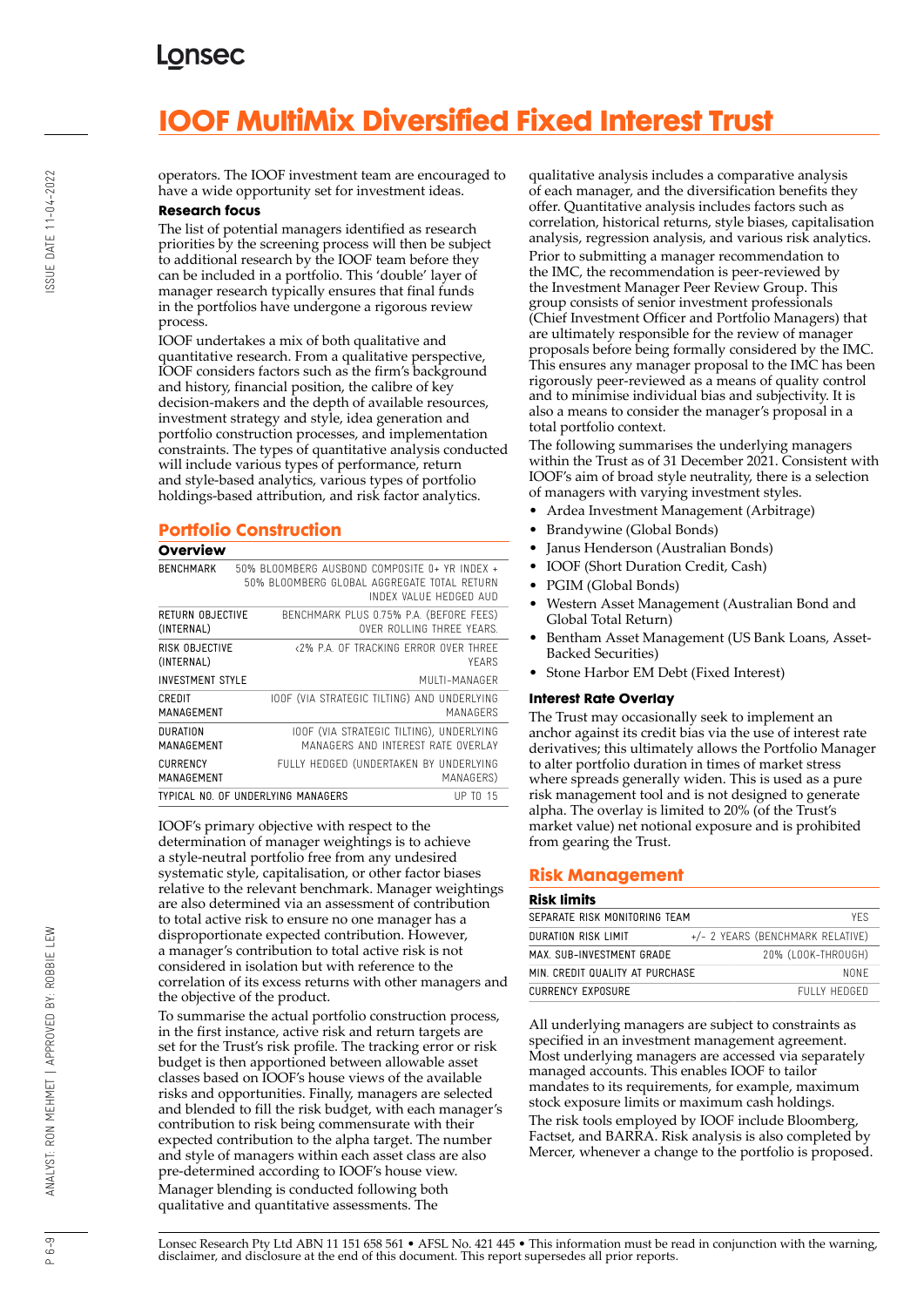# **IOOF MultiMix Diversified Fixed Interest Trust**

### **Risk monitoring**

The IOOF investment manager monitoring process consists of a number of prescribed stages. This includes the review of monthly investment reports, review of quarterly manager questionnaires, formal quarterly manager interviews, quarterly manager review notes, ongoing quantitative performance analytics, and ongoing review of external research. Quarterly Manager Questionnaires cover not only risk and performance but also any changes or developments in people or processes. Formal manager interviews (and site visits where practical) are also conducted on an ad-hoc basis where required.

Manager weightings are monitored on a daily basis and are rebalanced on an ongoing basis using cashflows. Using cashflows in this way means that active rebalancing of the portfolio is rarely required which minimises turnover and transaction costs/tax implications.

Product Operational Accounting and the Office of the Responsible Entity works with the Investment Team to review and assess the operational capabilities of all manager appointments.

This team also monitors, reviews and assesses the operational risks associated with employed Investment Managers on an annual basis.

Operational due diligence includes a review of the systems, policies, processes and resources managers have in place to monitor and manage operational risk exposures. Reviews typically focus on the below areas:

- Professional indemnity insurance
- Auditing Practices (with reference to GS007 requirements)
- Organisational structures
- Business Continuity Management
- Policy Summaries
- Risk Management Approaches
- Investment Compliance
- Breaches & Incidents

### **Implementation**

Portfolio allocations are monitored daily and rebalanced as necessary (subject to a tolerance range of +/-3% at the asset class level and +/-5% at the manager level). Cashflows are actively used to rebalance the portfolio on an ongoing basis, so the tolerance bands are rarely breached. Cashflows are allocated using a proprietary cashflow management system which allows for straight through processing to underlying investment managers.

External transition managers are appointed from a panel at 'arm's length' to ensure that objectivity is maintained. Custody, unit pricing, registry and financial reporting functions are outsourced to various parties including IOOF and BNP Paribas.

### **Currency management**

The Manager has discretion in what portion of its underlying portfolio will be hedged back to the Australian Dollar. Consequently, returns will often be partially affected by movements in the Australian Dollar versus other currencies globally.

Currency hedging will typically take place within the underlying mandates, as opposed to a currency hedging overlay on the aggregate portfolio.

### **Risks**

**An investment in the Trust carries a number of standard investment risks associated with investment markets. These include economic, market, political, legal, tax and regulatory risks. Investors should read the PDS before making a decision to invest or not invest. Lonsec considers the major risks to be:**

#### **Interest rate risk**

The movement in interest rates and bond yields directly impacts the market value of a fixed interest fund's holdings. Market prices of fixed rate securities are typically inversely related with the movement of interest rates or bond yields, e.g. rising bond yields reduce market value of securities. Duration is a measure of the interest rate risk in a fund.

### **Credit risk**

Investing in non-sovereign debt securities, such as corporate bonds, typically carries with it an increased level of credit risk. Credit risk generally refers to the extent of a borrower's willingness and ability to repay their debt. Higher credit risk generally infers a greater risk of capital loss. Credit investments are typically split between investment grade (AAA to BBB-) and subinvestment grade ( $\overline{BB+}$  to D). Up to 20% of the Trust may be held in sub-investment grade debt on a look-through basis.

### **Derivative risk**

The Trust may use derivatives extensively to hedge the risk associated with physical securities. The value of a derivative is derived from the value of an underlying asset. This involves basis risk as the derivative may not move in line perfectly with the physical security. Other risks associated with derivatives include counterparty risk and the potential for leverage risk.

### **Counterparty risk**

Counterparty Risk is a special case of credit risk, where a fund is indirectly exposed to the credit risk of a counterparty for the completion of a trade or investment, e.g. over-the-counter derivatives such as interest rate swaps.

### **Currency risk**

The Trust may have exposure to assets that are denominated in non-Australian currencies. A rise in the relative value of the Australian dollar vis-à-vis the currencies in which the assets are denominated will negatively impact the market value of the assets (and vice versa) from an Australian investor's perspective. Currency hedging is performed by the underlying managers.

#### **Other risks**

Please refer to the Trust's PDS for more details on items identified by the Responsible Entity and Manager including Liquidity Risk, Counterparty Risk, Legal and Regulatory Risk.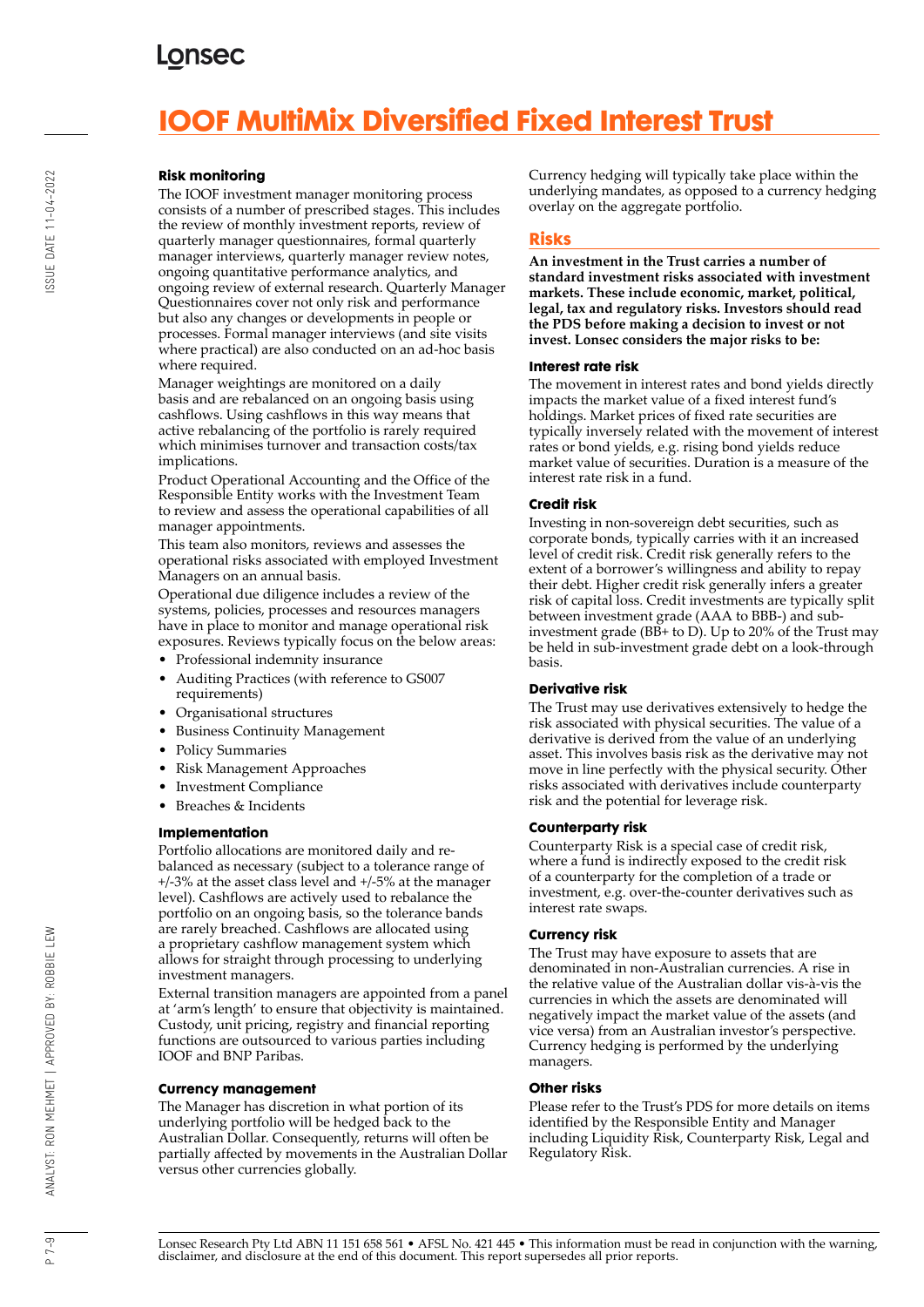# **IOOF MultiMix Diversified Fixed Interest Trust**

### **Quantitative Performance Analysis - annualised after-fee % returns (at 31-1-2022)**

### **Performance metrics**

| *************************   |             |             |             |             |             |             |             |             |
|-----------------------------|-------------|-------------|-------------|-------------|-------------|-------------|-------------|-------------|
|                             | 1 YR        |             | 3 YR        |             | 5 YR        |             | 10 YR       |             |
|                             | <b>FUND</b> | PEER MEDIAN | <b>FUND</b> | PEER MEDIAN | <b>FUND</b> | PFFR MEDIAN | <b>FUND</b> | PEER MEDIAN |
| PERFORMANCE (% PA)          | $-1.95$     | $-2.80$     | 3.74        | 2.43        | 3.69        | 2.77        | 4.62        | 3.86        |
| STANDARD DEVIATION (% PA)   | 2.76        | 3.85        | 3.81        | 3.81        | 3.04        | 3.08        | 2.66        | 2.66        |
| EXCESS RETURN (% PA)        | 1.05        | 0.20        | 1.27        | 0.01        | 0.73        | $-0.25$     | 0.43        | $-0.17$     |
| OUTPERFORMANCE RATIO (% PA) | 66.67       | 66.67       | 63.89       | 63.89       | 56.67       | 53.33       | 55.00       | 50.00       |
| WORST DRAWDOWN (%)          | $-2.40$     | $-3.00$     | $-4.01$     | $-3.85$     | $-4.01$     | $-3.85$     | $-4.01$     | $-3.85$     |
| TIME TO RECOVERY (MTHS)     | <b>NR</b>   | <b>NR</b>   | 3           | <b>NR</b>   | 3           | <b>NR</b>   | 3           | <b>NR</b>   |
| SHARPF RATIO                | $-0.71$     | $-0.73$     | 0.83        | 0.50        | 0.86        | 0.53        | 1.02        | 0.69        |
| INFORMATION RATIO           | 0.53        | 0.21        | 0.47        | 0.00        | 0.33        | $-0.11$     | 0.23        | $-0.13$     |
| TRACKING ERROR (% PA)       | 1.97        | 1.97        | 2.68        | 2.68        | 2.19        | 2.19        | 1.89        | 1.86        |

PRODUCT: IOOF MULTIMIX DIVERSIFIED FIXED INTEREST TRUST

LONSEC PEER GROUP: FIXED INTEREST - DIVERSIFIED FIXED INTEREST - MULTI-MANAGER

PRODUCT BENCHMARK: 50% BLOOMBERG AUSBOND COMPOSITE 0+ YEAR INDEX AUD / 50% BLOOMBERG GLOBAL AGGREGATE TR INDEX (AUD HEDGED) CASH BENCHMARK: BLOOMBERG AUSBOND BANK BILL INDEX AUD

TIME TO RECOVERY: NR - NOT RECOVERED, DASH - NO DRAWDOWN DURING PERIOD



50% BLOOMBERG AUSBOND COMPOSITE 0+ YEAR INDEX AUD / 50 BLOOMBERG GLOBAL AGGREGATE TR INDEX (AUD HEDGED)

 $-1.0$   $-0.5$  0.0 0.5 1.0 1.5 2.0 2.5 3.0 3.

RELATIVE RISK (%)

**Snail trail**

 $7F$ 

 $2.5$ 

 $0.0$ 

 $-2.5$ 

 $-5($  $-7.5$ 

 $-3.\overline{5} - 3.\overline{0} - 2.\overline{5} - 2.\overline{0} - 1.\overline{5}$ 

START (01-2019) **ALEND** (01-2022)

 $(\%)$  $5.0$ 

RELATIVE PERFORMANCE





OIOOF MULTIMIX DIVERSIFIED FIXED INTEREST TRUST

◆50% BLOOMBERG AUSBOND COMPOSITE 0+ YEAR INDEX AUD / 50% BLOOMBERG GLOBAL AGGREGATE TR INDEX (AUD HEDGED)

**APEER MEDIAN** 



### **Outperformance consistency**